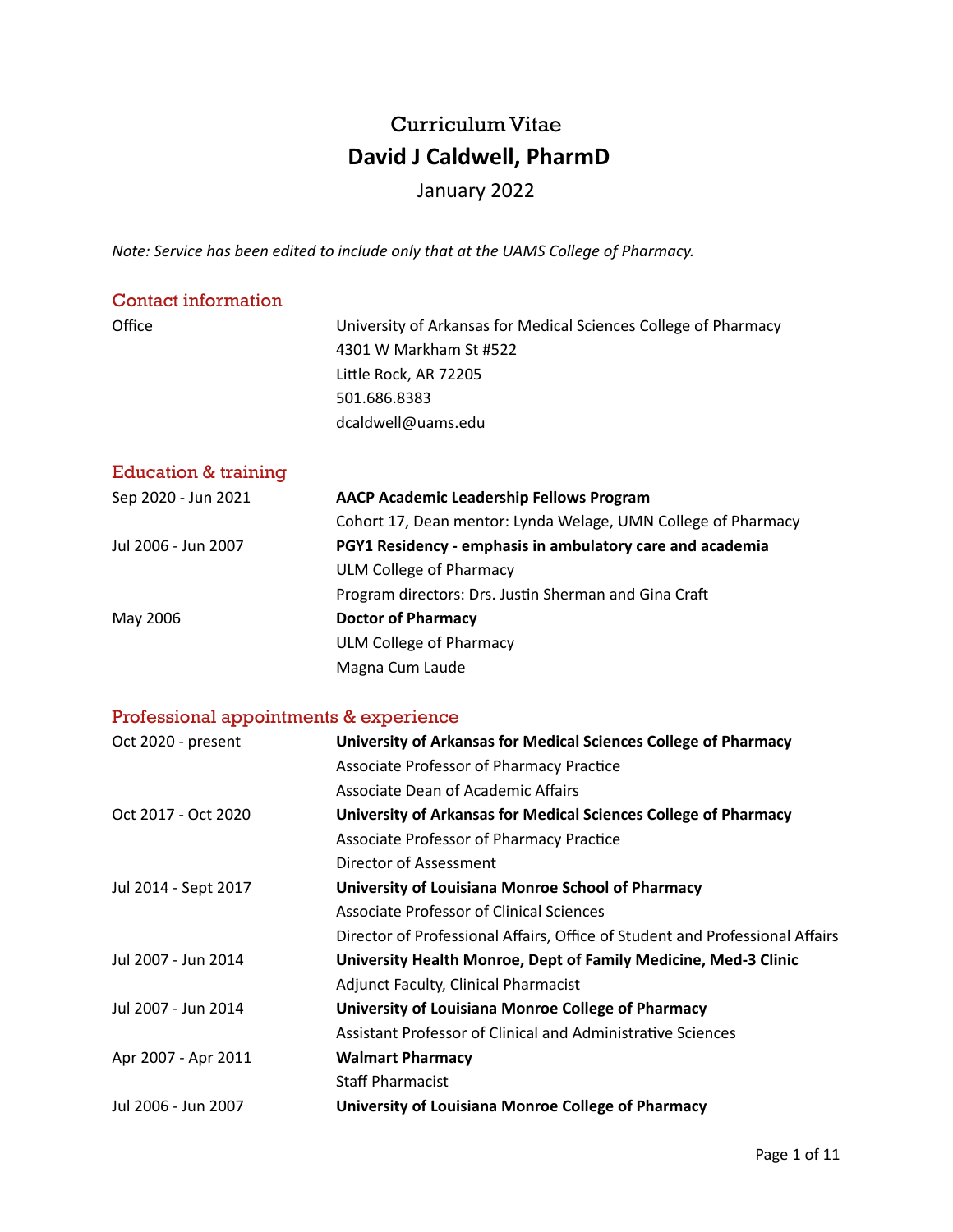#### PGY1 Resident

## Licensure & certifications

| Jan 2017 - 2019     | <b>HIV Topic Expert (AAHIVE)</b>                 |
|---------------------|--------------------------------------------------|
|                     | American Academy of HIV Medicine                 |
| Jan 2013 - Dec 2016 | <b>HIV Specialty Pharmacist (AAHIVP)</b>         |
|                     | American Academy of HIV Medicine                 |
| Apr 2011 - present  | <b>Myers-Briggs Type Inventory certification</b> |
|                     | Center for Applications of Psychological Type    |
| Aug 2008 - Dec 2011 | <b>HIV Topic Expert (AAHIVE)</b>                 |
|                     | American Academy of HIV Medicine                 |
| $2006$ - present    | <b>Basic Life Support</b>                        |
|                     | American Heart Association, expires 1/2018       |
| 2006 - present      | <b>Louisiana State Board of Pharmacy</b>         |
|                     | License #PST.18038                               |

### Service

| Teaching Certificate Program review committee               |
|-------------------------------------------------------------|
| <b>OSCE Board</b>                                           |
|                                                             |
| Event planning committee                                    |
| Curriculum committee, ex officio                            |
| Executive committee                                         |
| Co-curricular ad hoc committee, chair                       |
| APPE-readiness ad hoc committee, chair                      |
| Admissions committee                                        |
| Curriculum 2025 ad hoc (and five working groups, 2018-2019) |
| Assessment Committee, ex officio, secretary 2018 - 2020     |
|                                                             |
| <b>IPE Student Curriculum Pillar Team</b>                   |
| <b>Academic Policy Committee</b>                            |
| Institutional Assessment & Effectiveness Committee          |
| IPE Faculty Development Pillar Team                         |
| <b>Academic IT Steering Committee</b>                       |
| <b>Higher Learning Commission Accreditation Committee</b>   |
| Interprofessional Collegiate Faculty Council                |
|                                                             |
| <b>AAHIVM Item-Writing Committee</b>                        |
| <b>AAHIVM Role Delineation Committee</b>                    |
|                                                             |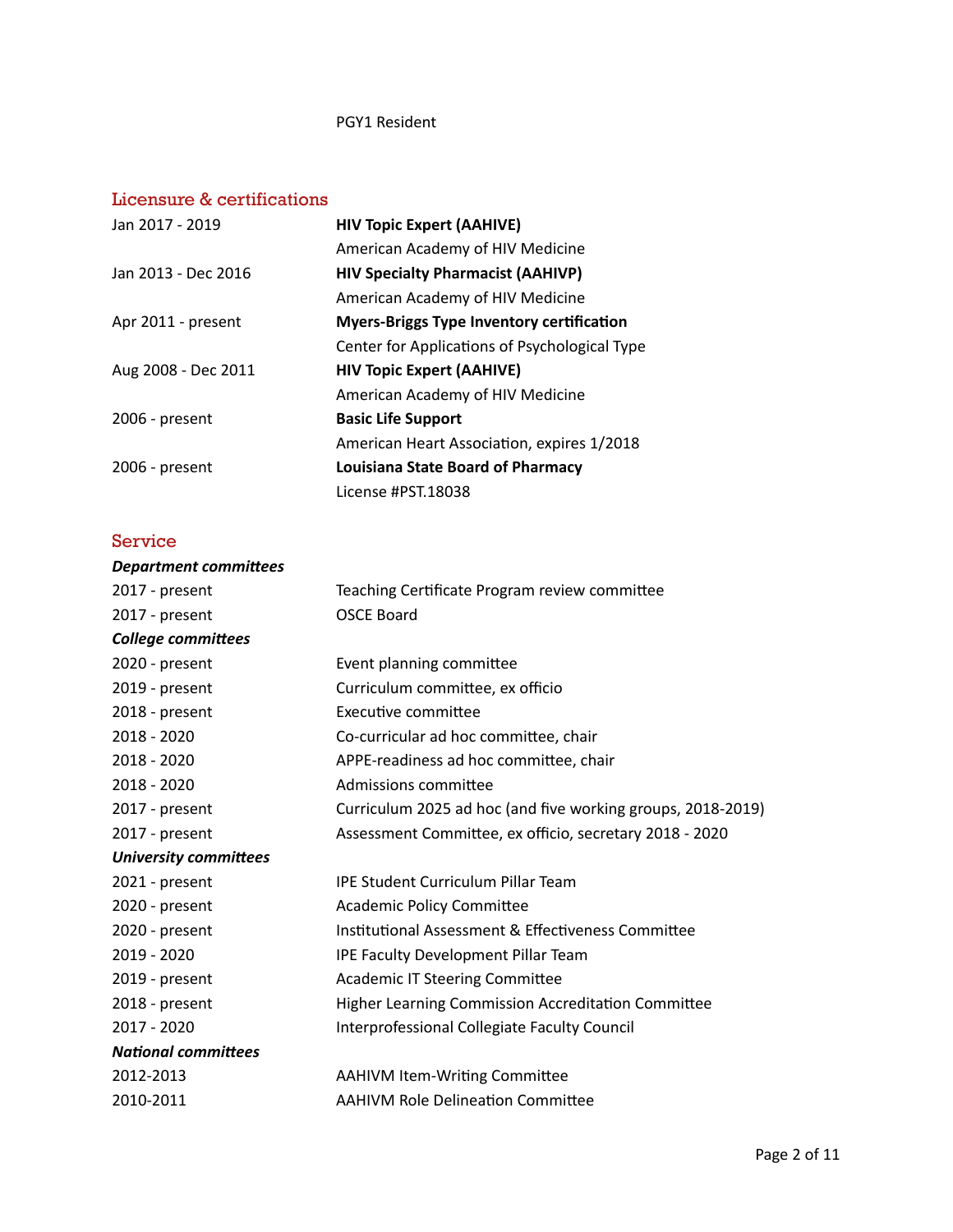| 2007-2008 | <b>AAHIVM Credentialing Committee</b> |
|-----------|---------------------------------------|
| 2007-2008 | <b>AAHIVM Membership Task Force</b>   |

#### Publications, Refereed Journal Articles

- Payakachat N, Caldwell D, Castleberry AN, Stowe CD. Adapting to the changing pharmacy environment: An evolving student assessment process. Am J Pharm Ed. Revisions pending.
- Daugherty K, Caldwell D, Armistead LT, Stutz M, Castleberry AN, Nash JD, Immekus JC. Development of Core Pharmacy Roles. Curr Pharm Teach Learn. Revisions pending.
- Daugherty K, Rudolph M, Gortney J, Brownfield A, Caldwell D, Castleberry A, Le U, Medina M, Sease J, Trujillo J, Welch A. Student perceptions of the utility of the Pharmacy Curriculum Outcomes Assessment. *Curr Pharm Teach Learn*. 2020 Mar; 12(3):255-264.
- Pate A, **Caldwell D**, Lafitte LM, Ramachandran S. Metacognition in pharmacy education: teaching from the exam using exam wrappers. *Curr Pharm Teach Learn*. 2019 May;11(5):492-498.
- Pate A, Smith J, Horace A, **Caldwell D**, Zagar M. Development, implementation, and impact of a collaborative junior faculty engagement and professional growth program: The Young Faculty Leadership Initiative. Curr Pharm Teach Learn. 2018 Mar;10(3):352-359.
- Pate K, Pate A, Sampognaro L, Brady J, **Caldwell D**. Design, Implementation, and Evaluation of an Online Elective Course on Current Topics in Pharmacy. Curr Pharm Teach Learn. 2017;9(4):528-536.
- Pate A, Payakachat N, Harrell KT, Pate K, Caldwell D, Franks A. Measurement of grit and correlation to student pharmacist academic performance: a multi-center study. Am J Pharm Ed. 2017;71(6): Article 105.
- **Caldwell D**, Sampognaro L, Pate A . Implementation and measurement of effects of a systematic, collaborative exam item review process in a team-taught self care sequence. Am J Pharm Ed. 2015;79(6):Article 87.
- Pate A, **Caldwell D**. Effects of multiple-choice item-writing guideline utilization on item and student performance. *Curr Pharm Teach Learn*. 2014;6:130-134.
- **Caldwell DJ**, Sampognaro LA. Enhancing student learning in Self Care: the Zombie Apocalypse Activity. *Curr Pharm Teach Learn*. 2014; 6(4):562-570.
- Brady JH, Caldwell DJ, Pate K, Pate A. Evaluation of an elective course focusing on application of clinical pharmacy principles. Am J Pharm Ed. 2013; 77(10):Article 216.
- **Caldwell D**, Pate A. Effects of Question Formats on Student and Item Performance. Am J Pharm Ed. 2013;77(4):Article 71.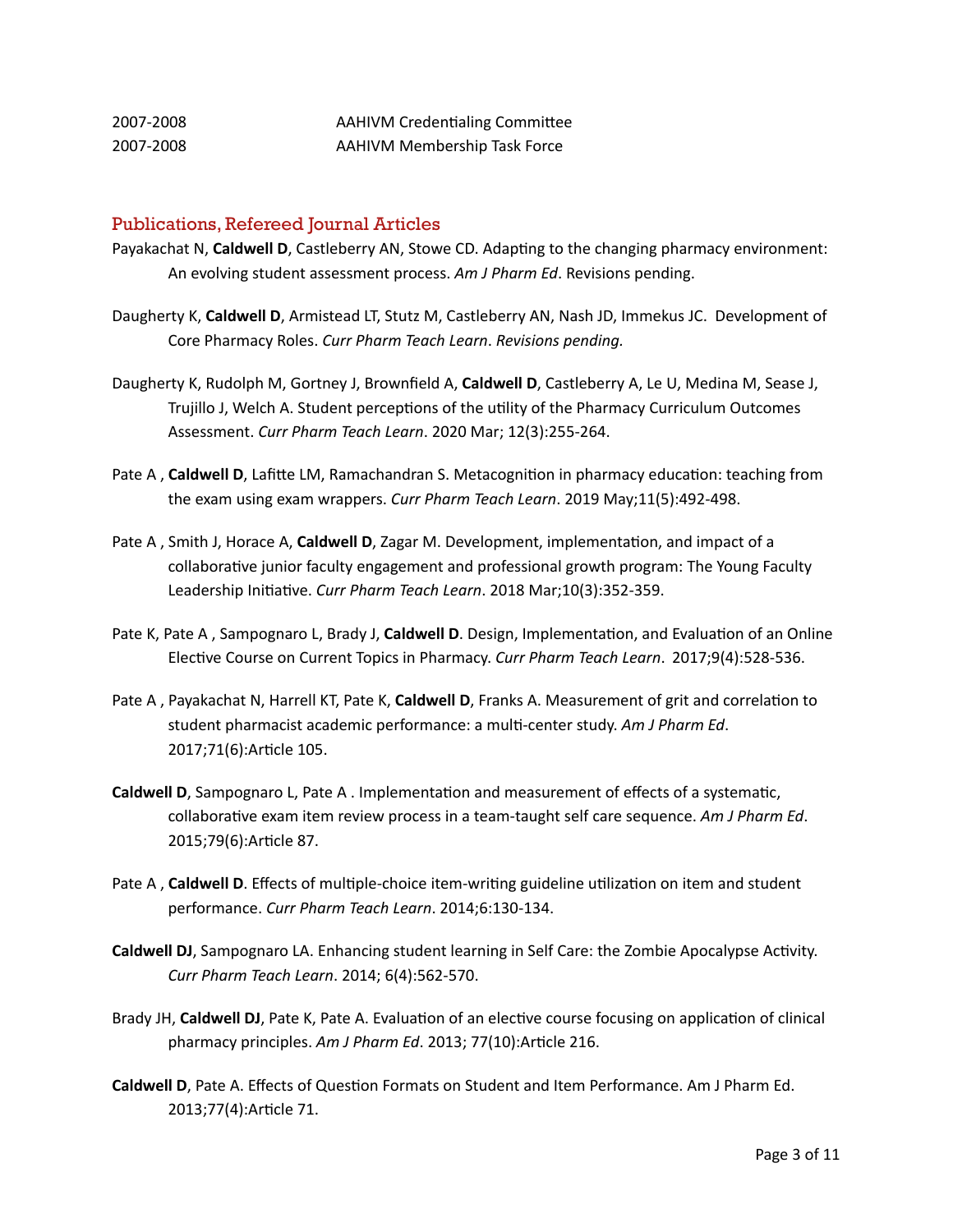- Perry LC, Storer AL, Caldwell DJ, Smith J. Design and implementation of a medical outreach course. Am J *Pharm Ed.* 2013; 77(4):Article 78.
- Bourgeois A, Womack S, Newsom D, **Caldwell DJ**. A review of rilpivirine and elvitegravir resistance features and implications for treatment sequencing. *HIV Clinician*. 2012;24(4):12-15.
- Elsayed RK, Caldwell DJ. Etravirine: A novel nonnucleoside reverse transcriptase inhibitor for managing human immunodeficiency virus infection. Am J Health Syst Pharm. 2010 Feb 1;67(3):193-205.
- **Caldwell DJ**, Evans, JD. Developing clinical role of a CCR5 co-receptor antagonist in HIV-1 infection. *Expert Opin Pharmacother*. 2008 Dec;9(18):3231-42.

#### Publications, Book Chapters

**Caldwell DJ.** Antivirals. In: Smith K, Riche DM, Henyan N, eds. Clinical Drug Data, 11th Edition. McGraw-Hill Medical: 2010.

#### Posters & Abstracts, Peer-reviewed

- Payakachat N, Caldwell D, Castleberry AN. Predicting NAPLEX Performance: Statistical Models to Identify Students in Need of Early Intervention. American Association of Colleges of Pharmacy Annual Meeting, Chicago, Illinois. July 2019.
- Sampognaro LA, Caldwell D, Lafitte LM. Implementation of an Early Intervention and Remediation Process Targeting Progression Standards. American Association of Colleges of Pharmacy Annual Meeting, Boston, Massachusetts. July 2018.
- Lafitte LM, Guidry GM, Pearson SC, Robertson, CA, Caldwell D. Effects of Social Desirability on Grit Survey and Grit Grid Scores in Pharmacy School Applicants. American Association of Colleges of Pharmacy Annual Meeting, Boston, Massachusetts. July 2018.
- Daugherty KK, Welch AC, Gortney JS, Castleberry A, Caldwell D, Coyle EA, Trujillo JM, Medina MS, Sease JM, Le UM, Rudolph MJ, Brownfield A. Student Perceptions of the PCOA: A Multi-institutional Sample. American Association of Colleges of Pharmacy Annual Meeting, Boston, Massachusetts. July 2018. *Name on poster but omitted from abstract.*
- Lafitte L, Zagar M, **Caldwell D.** Student Perceptions and Use of Active Retrieval as a Primary Study Method. American Association of Colleges of Pharmacy Annual Meeting, Anaheim, California.
	- July 2016.
- Harrell T, Caldwell D, Pate A, Pate K, Payakachat N, Franks A. Is grittiness associated with academic performance of student pharmacists? American Association of Colleges of Pharmacy Annual Meeting, Anaheim, California. July 2016.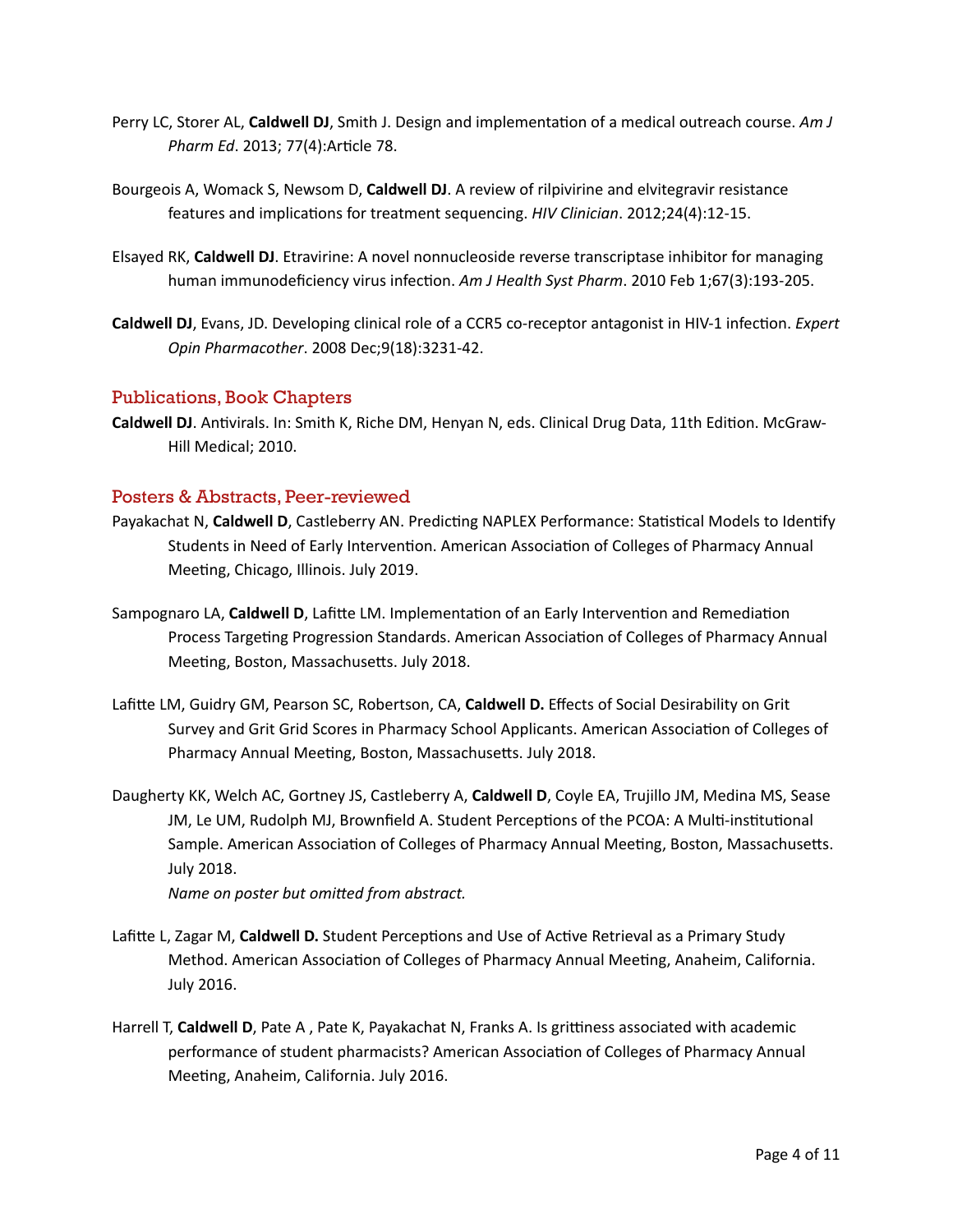- Pate K, Pate A, Sampognaro L, Brady J, **Caldwell D**. Implementation and assessment of an online elective course focusing on current topics in professional pharmacy. American Association of Colleges of Pharmacy Annual Meeting, National Harbor, Maryland. July 2015
- **Caldwell D**, Sampognaro L, Pate A. Implementation and measurement of effects of an exam item review process in a team-taught course sequence. American Association of Colleges of Pharmacy Annual Meeting, National Harbor, Maryland. July 2015
- Pate A, **Caldwell D**, Lafitte E, Parker B, Epperson T. Teaching from the exam: evaluating metacognitive effects on student exam performance. American Association of Colleges of Pharmacy Annual Meeting, National Harbor, Maryland. July 2015
- **Caldwell D**, Pate A. Effects of standard versus nonstandard multiple-choice question formats on student and item performance. American Association of Colleges of Pharmacy Annual Meeting, Grapevine, Texas. July 2014.
- Pate A, **Caldwell D**, Sampognaro L. Collaborative exam item review in a team-taught self care sequence. American Association of Colleges of Pharmacy Annual Meeting, Grapevine, Texas. July 2014.
- DeJong S, Metz S, Cucullu M, Caldwell D, Conrad A. Stimulant use in Louisiana pharmacy students. ASHP Mid-Year Meeting, Orlando, FL. Dec 2013
- Pate K, Pate A, Caldwell D, Brady J. Implementation of an elective course focusing on application of clinical pharmacy principles and active learning. AACP Annual Meeting, Chicago, IL. Jul 2013 Abstract published in: 114th Annual Meeting of the American Association of Colleges of Pharmacy, Chicago, IL, July 13-17, 2013. Am J Pharm Educ. 2013; 77(5):Article 109.
- Brady J, **Caldwell D**, Pate K, Pate A. Evaluation of an elective course focusing on application of clinical pharmacy principles. AACP Annual Meeting, Chicago, IL. Jul 2013 Abstract published in: 114th Annual Meeting of the American Association of Colleges of Pharmacy, Chicago, IL, July 13-17, 2013. Am J Pharm Educ. 2013; 77(5):Article 109.
- **Caldwell D,** Brady J. Using the Myers-Briggs Type Inventory and type theory to improve educational outcomes. AACP Annual Meeting, Kissimmee, FL. Jul 2012 Abstract published in: 113th Annual Meeting of the American Association of Colleges of Pharmacy, Kissimmee, FL, July 14-18, 2012. Am J Pharm Educ. 2012; 76(5):Article 99.
- Pate A, **Caldwell D**. Effects of multiple choice item-writing guideline utilization on item and student performance. AACP Annual Meeting, Kissimmee, FL. Jul 2012 Abstract published in: 113th Annual Meeting of the American Association of Colleges of Pharmacy, Kissimmee, FL, July 14-18, 2012. Am J Pharm Educ. 2012; 76(5):Article 99.
- Sampognaro L, Caldwell D. The Zombie Apocalypse Practical Activity. AACP Annual Meeting, Kissimmee, FL. Jul 2012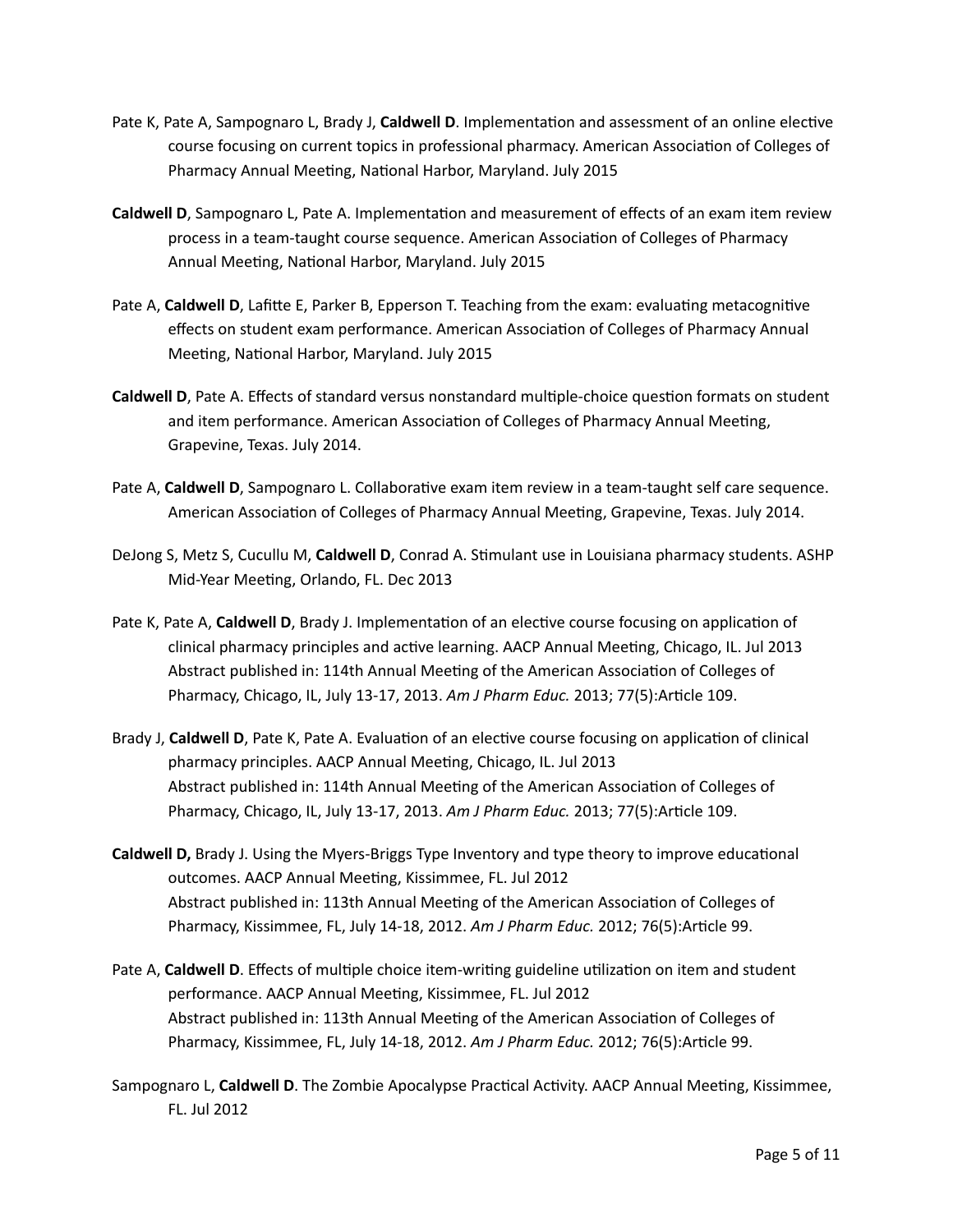Abstract published in: 113th Annual Meeting of the American Association of Colleges of Pharmacy, Kissimmee, FL, July 14-18, 2012. Am J Pharm Educ. 2012; 76(5):Article 99.

- Robertson C, **Caldwell D**, Baggarly S. Tenofovir use in antiretroviral therapy: trends toward renal toxicity. ASHP Mid-Year Meeting, Las Vegas, NV. Dec 2009
- **Caldwell D**, Sherman JJ. Assessing the appropriate use of inhaled corticosteroids in a subset of COPD patients at a Veterans' Affairs Outpatient Clinic. ASHP Mid-Year Meeting, Anaheim, CA. Dec 2006

#### Professional Presentations

#### *National Presentations*

- Castleberry AN, **Caldwell D**, Malcom D. A Panel Discussion on Advanced ExamSoft Usage. AACP Assessment SIG Webinar. February 2021.
- Castleberry AN, Caldwell D, Malcom D. Advanced Reporting Techniques with ExamSoft. ExamSoft Assessment Conference. Montreal, Canada. June 2019. Repeated at AACP Annual in 2020.
- **Caldwell D.** Lafitte L. Using ExamSoft to Facilitate Active Retrieval and Promote Student Success. ExamSoft webinar. March 2017.
- **Caldwell D**, Pate A. Effects of Question Formats on Student and Item Performance. ExamSoft webinar. September 2016.
- Pate A, Caldwell D, Sampognaro L. Collaborative Examination Item review process in a team-taught course. ExamSoft webinar. August 2016.
- Pate A, Caldwell D, Sampognaro L. Collaborative Examination Item review process in a team-taught course. ExamSoft Assessment Conference. Dallas, Texas. June 2015.
- **Caldwell D**, Pate A.. Effects of Question Formats on Student and Item Performance. ExamSoft Assessment Conference. Dallas, Texas. June 2015.
- **Caldwell D**. Integrating progression exams into a professional pharmacy curriculum. Roundtable facilitator. AACP Annual Meeting, Chicago, IL. Jul 2013
- **Caldwell D**, Sampognaro L. Practical activity design with personality type theory: The Zombie Apocalypse Practical Activity. Innovations in Teaching Special Session, AACP Annual Meeting, Kissimmee, FL. Jul 2012

#### *Regional Presentations*

Caldwell D. Influence of learning styles on classroom instruction. Invited speaker. PGY1 Teaching Certificate Seminar. LSU-S in Shreveport, LA. Recurring annually 2013-2016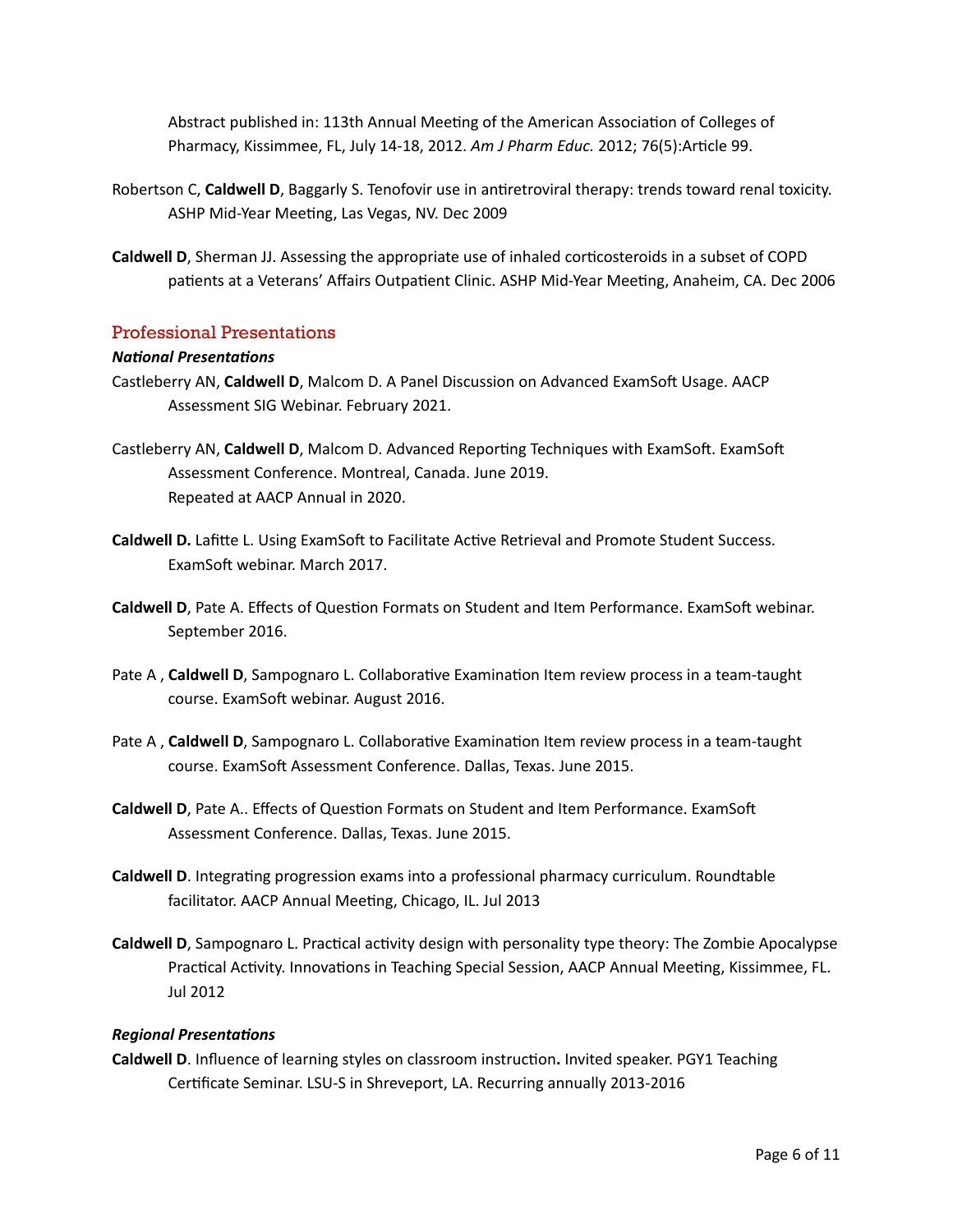- **Caldwell D**, Pate A. Effects of Question Formats on Student and Item Performance. Faculty Development Program for University of the Incarnate Word Feik School of Pharmacy. Sept 2016
- **Caldwell D**, Pate A. Writing effective test questions. PGY1 Teaching Certificate Seminar, UAMS in Little Rock, AR. Annually 2013-2016
- Caldwell D. What every pharmacist needs to know about HIV. LSHP Med-Year Meeting, Shreveport, LA. Oct 2010
- **Caldwell D.** HIV Update for Retail Pharmacists. LSHP Shreveport, Evening CE Offering, Apr 2010
- Caldwell D. Strengthen Your Stream: An Overview of BPH Management and Current Clinical Standards. Invited Speaker. LSHP Mid-Year Meeting, Oct 2006

#### *Local Presentations*

Caldwell D. Self-Determination Theory in Experiential Education. UAMS Pharmacy Conference. Jul 2019.

- **Caldwell D**,. Personality in Education: Considering personality type in the experiential setting. UAMS Preceptor Development Conference. Feb 2018.
- **Caldwell D**,. Personality in Education: Considering personality type in the experiential setting. UAMS Winter Teaching Certificate Seminar. Nov 2017 and 2018.
- **Caldwell D**, Brady J. Personality in Education: Considering personality type in the experiential setting. Sept 2014.
- Pate A., Pate K, Caldwell D. Pharmacy Provider Status. ASHP-SSHP Chapter Meeting. Monroe, Louisiana. September 2014.
- Pate A., Pate K, Caldwell D. Pharmacy Practice Model Initiative and Transitions of Care. ASHP-SSHP Chapter meeting. Monroe, Louisiana. September 2013.
- **Caldwell D.** Basics of HIV. Unitech Training Academy, West Monroe, LA. Dec 2012
- **Caldwell D**, Pate A. Writing effective test questions. ULM COP Faculty Development Program, Nov 2012
- **Caldwell D**, Pate A. Dementia from the caregiver's perspective. Four parishes in LA's Region Eight, North Delta Area Agency on Aging, Jun 2012
- **Caldwell D.** Multiple choice item writing guidelines for classroom assessment. ULM University Week TLRC, Jan 2012
- **Caldwell D.** Personality in Education: Responding to personality type in the classroom. ULM University Week TLRC, Aug 2011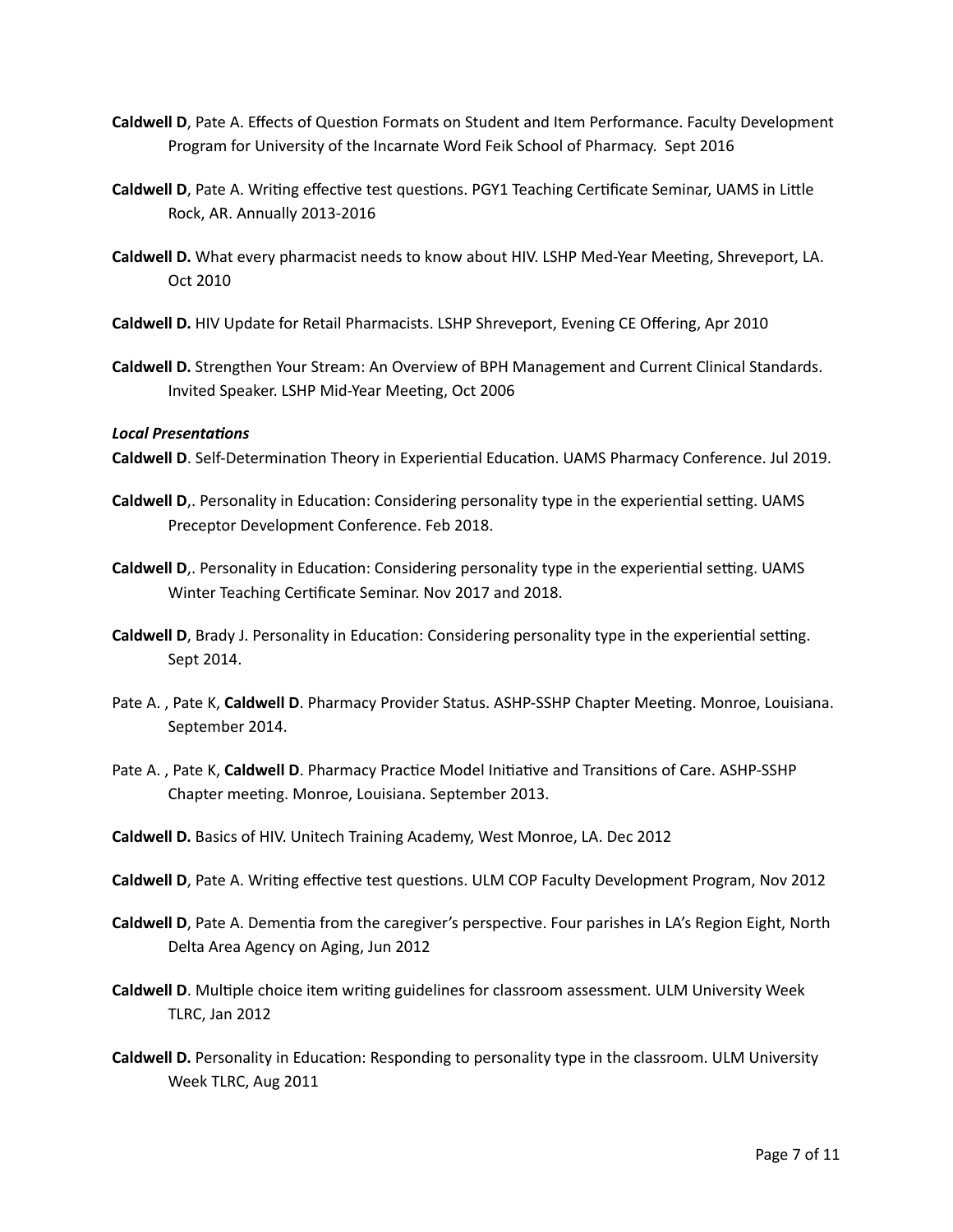**Caldwell D.** Teaching Styles Versus Learning Styles. ULM University Week TLRC, Jan 2011

**Caldwell D.** HIV Clinical Update. NELSHP/5th District, Evening CE Offering, Nov 2010

- **Caldwell D.** HIV Drug Update. LSUHSC-Monroe Family Practice Residency Program, Noon Conference, Mar 2010
- **Caldwell D.** HIV Clinical Update 2009. LSUHSC-Monroe Family Practice Residency Program, Noon Conference, Jan 2009
- Caldwell D. Overview of HIV and Treatment Options. Greater Ouachita Council on AIDS Research and Education, Nov 2007

## **Grants**

#### *Funded*

**Caldwell DJ**, Teeter B. A comprehensive evaluation and quality improvement process of a high-stakes 10station OSCE. UAMS College of Pharmacy Seed Grant. Oct 2018. Amount of award: \$8000. Role: PI. Contribution: 90%.

- **Caldwell DJ,** Pate AN. A service grant to provide medication management services and education to the North Delta Region. Submitted to the North Delta Area Agency on Aging. Jun 2012. Amount of award: \$4565. Role: Co-PI. Contribution: 50%.
- **Caldwell DJ**, Brady JH. Using the Myers-Briggs Type Indicator and type theory to improve educational outcomes in a professional pharmacy program. Submitted to CPP, Inc. Jun 2011. Amount of award: \$4653.75 in materials. Role: Co-PI. Contribution: 50%.
- **Caldwell DJ**, Jenkins T. Impact of Illustrated Education Aids on Adherence and Outcomes in HIV Treatment. Submitted to ULM College of Pharmacy, Departmental Seed Grant. Oct 2008. Amount of award: \$5000. Role: Co-PI. Contribution: 50%.

#### *Unfunded*

- Pate A, Caldwell DJ. "Gladys Brooks Endowment for Teaching Excellence". Gladys Brooks Foundation. Submitted May 2014. Direct total project costs- $$100,000.00 - not funded.$
- Pate A, Caldwell DJ. "Integrated Lab Sequence Endowment Grant". Gladys Brooks Foundation. Submitted May 2013. Direct total project costs- \$100,000.00- not funded.
- Caldwell DJ, Pate AN, Brady JH, Pate KA, Sampognaro LA. A service grant to provide health screenings and medication management services to the North Delta Region. Submitted to the North Delta Area Agency on Aging. Jul 2013. Amount of award: \$25,000. Role Co-PI. Contribution: 50%.

Brady JH, **Caldwell DJ**. Using the Myers-Briggs Type Indicator and type theory to improve educational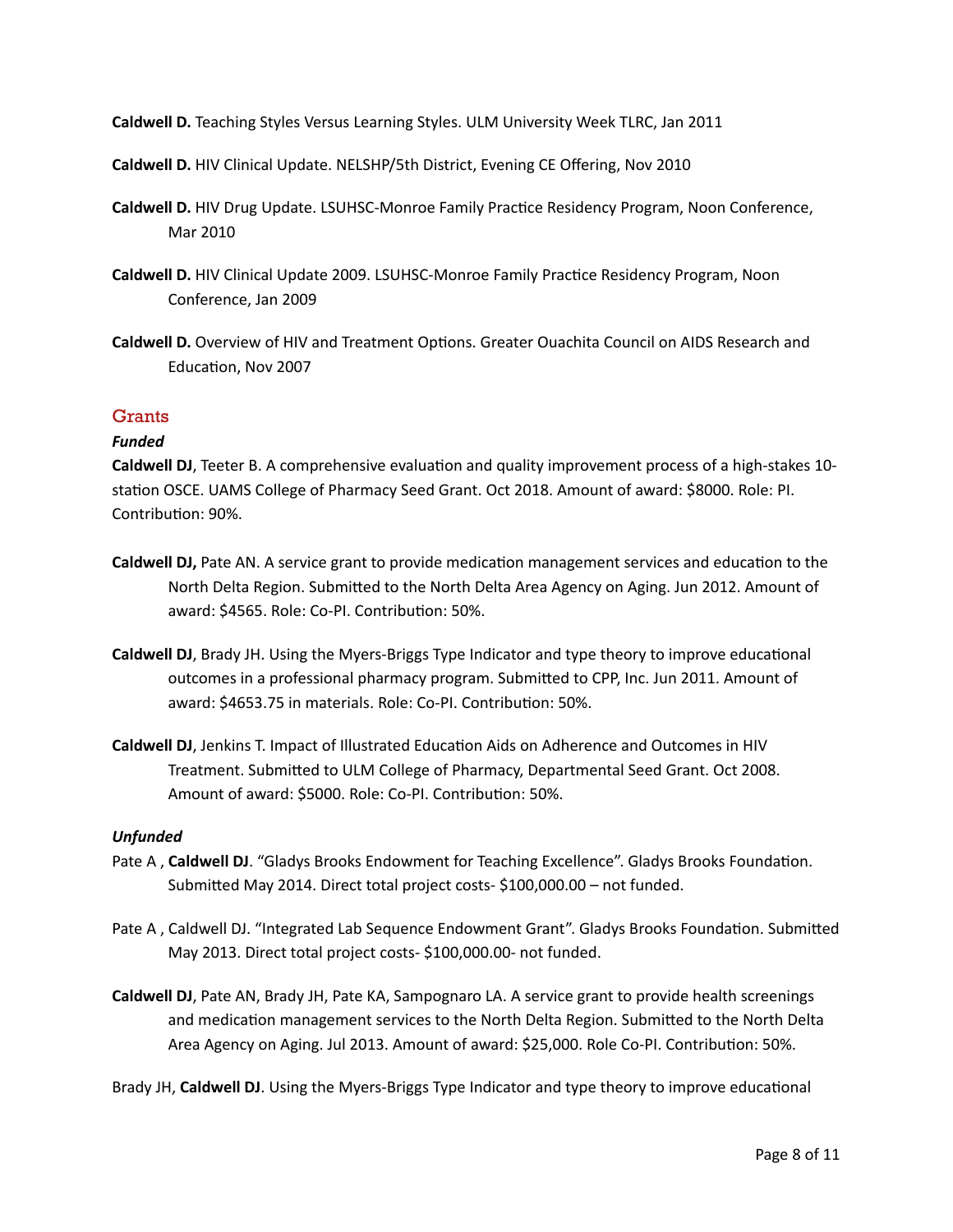outcomes in a professional pharmacy program. Submitted to AACP, New Investigators Award. Oct 2011. Amount of award: \$3901.84. Role: Co-PI. Contribution: 50%.

## **Teaching**

## **Current didactic at the UAMS COP**

| <b>Required courses</b>                             | Lecture                                                                                                                                                                                                                                                                                                                                                 | <b>Contact hours</b>               |
|-----------------------------------------------------|---------------------------------------------------------------------------------------------------------------------------------------------------------------------------------------------------------------------------------------------------------------------------------------------------------------------------------------------------------|------------------------------------|
| <b>PHSC 7103</b><br>Principles of Drug Actions      | Pharmacodynamics<br>Pharmacology of the autonomic nervous<br>system                                                                                                                                                                                                                                                                                     | 4<br>7                             |
| <b>PHSC 7201</b><br>Pharmacology 1                  | Antidiabetic agents<br><b>Antivirals - HIV</b><br>Antivirals - Influenza<br><b>Antivirals - Herpes</b><br>Antivirals - HB/CV                                                                                                                                                                                                                            | $\overline{2}$<br>2<br>1<br>1<br>2 |
| <b>PHSC 7202</b><br>Pharmacology 2                  | Antimycobacterials<br>Antimalarials<br>Miscellaneous antiparasitics                                                                                                                                                                                                                                                                                     | 2<br>1<br>2                        |
| PHPR 7451 & 7452<br>Longitudinal Practice Readiness | N/A; coordination                                                                                                                                                                                                                                                                                                                                       | N/A                                |
| <b>Elective courses</b>                             | Lecture                                                                                                                                                                                                                                                                                                                                                 | <b>Contact hours</b>               |
| <b>PHPR 7150</b><br>Special Problems (2020-2021)    | This elective provided curricular credit for a<br>research project involving a qualitative<br>analysis of the comments in all instructor<br>evaluations in one academic year. Working<br>objective: Identify characteristics of faculty<br>performing at various levels (defined<br>quantitatively) in student evaluations of<br>instructors' teaching. | 30                                 |

#### **Previous didactic at the ULM COP**

| <b>Required Courses</b>                       | Lecture                                                            | <b>Contact Hours</b> |
|-----------------------------------------------|--------------------------------------------------------------------|----------------------|
| <b>PHRD 4020</b><br>Integrated Lab Sequence 1 | Taste tripping lab and flavoring system with<br>antibiotics        | 9                    |
| <b>PHRD 4054</b><br>Intro to Communications   | Empathy and active listening<br>Personality types in communication | 4                    |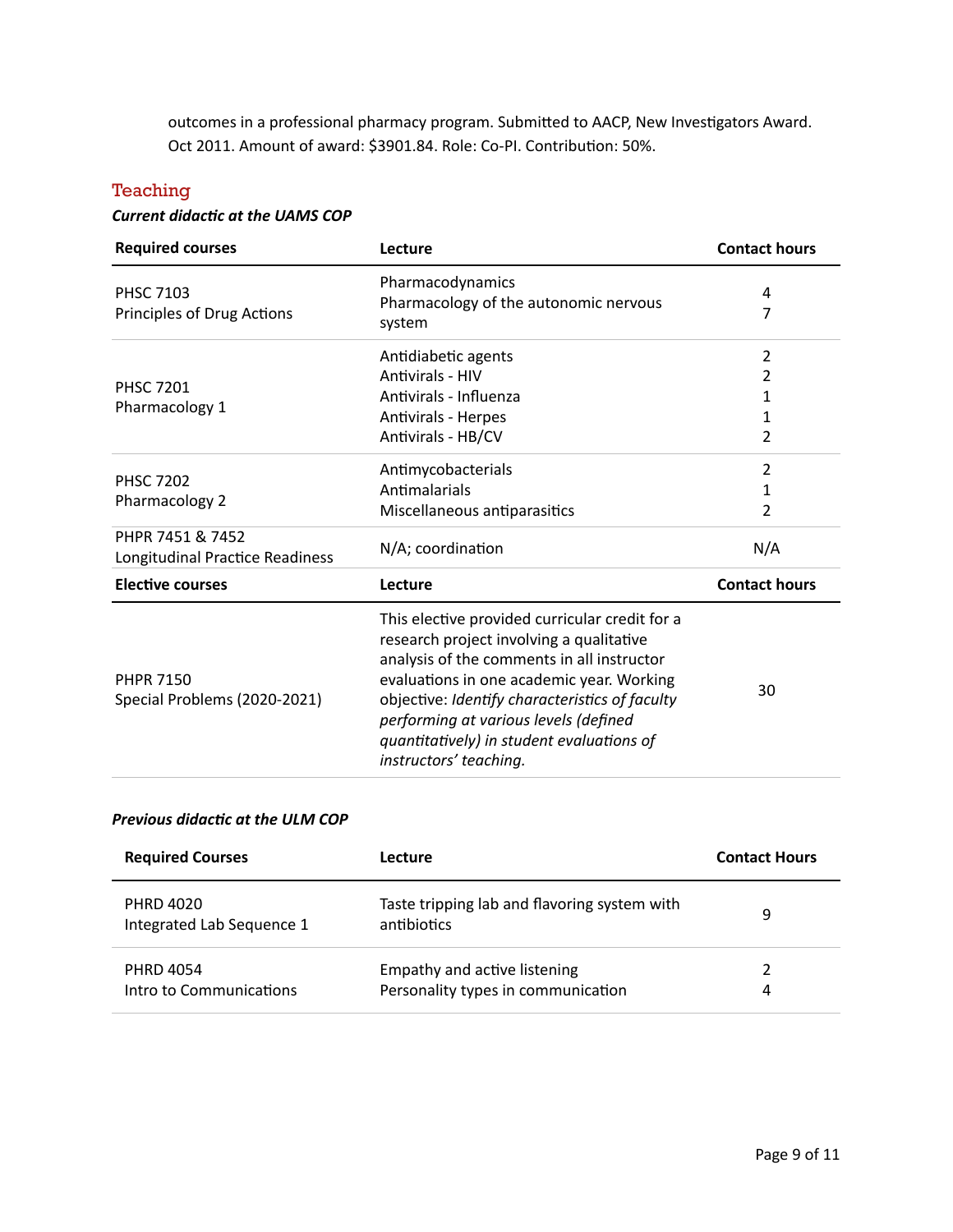| <b>Required Courses</b>                               | Lecture                                                                      | <b>Contact Hours</b> |
|-------------------------------------------------------|------------------------------------------------------------------------------|----------------------|
|                                                       | PPCP and QuEST/SCHOLAR-CAMP                                                  | $\mathbf{1}$         |
|                                                       | Intro to Physical Assessment: History-taking<br>and physical exam techniques | $\mathbf{1}$         |
| <b>PHRD 4079</b>                                      | Physical assessment of vital signs                                           | $\mathbf{1}$         |
| Self Care 1                                           | Hair loss                                                                    | 0.5                  |
|                                                       | Smoking cessation                                                            | 0.5                  |
|                                                       | Tent Triage Activity 1                                                       | $\overline{2}$       |
|                                                       | Tent Triage Activity 2                                                       | $\overline{2}$       |
| <b>PHRD 4081</b>                                      | Human immunodeficiency virus                                                 | 4                    |
| <b>Infectious Disease</b>                             | Sexually transmitted infections                                              | $\overline{2}$       |
| <b>PHRD 4099</b>                                      | Vital signs practice lab                                                     | 9                    |
| Integrated Lab Sequence 4                             | Patient counseling and blood pressure OSCE                                   | 9                    |
|                                                       | Zombie apocalypse practical activity                                         | 1                    |
| <b>PHRD 5008</b>                                      | Assessment of peripheral vasculature                                         | 1                    |
| Self Care 2                                           | First aid                                                                    | 1                    |
|                                                       | Review of self care assessment techniques                                    | $\mathbf{1}$         |
| PHRD 5020 -<br>Integrated Lab Sequence 5              | Insulin injection technique                                                  | 9                    |
| <b>PHRD 5033</b><br>Renal & Urology                   | BPH and erectile dysfunction                                                 | 2                    |
| <b>Elective Courses</b>                               | Lecture                                                                      | <b>Contact Hours</b> |
| <b>PHRD 5051</b><br>Geriatrics                        | Sexuality & aging                                                            | 2                    |
| <b>PHRD 5066</b>                                      | Infectious disease case studies                                              | 1                    |
| <b>Medical Outreach</b>                               | Travel medicine                                                              | $\overline{2}$       |
|                                                       | Introduction                                                                 | 1.5                  |
|                                                       | Drug information activity                                                    | 1.5                  |
| <b>PHRD 5067</b>                                      | Journal club activity                                                        | 1.5                  |
| Problems in Therapeutics                              | Breaking news activity                                                       | 1.5                  |
|                                                       | Case facilitation 1                                                          | 3                    |
|                                                       | Case facilitation 2                                                          | 3                    |
| <b>PHRD 5064</b>                                      |                                                                              |                      |
| <b>Current Topics in Pharmacy</b><br>Seminar (online) | Topic 1 (variable by year)                                                   | 3                    |